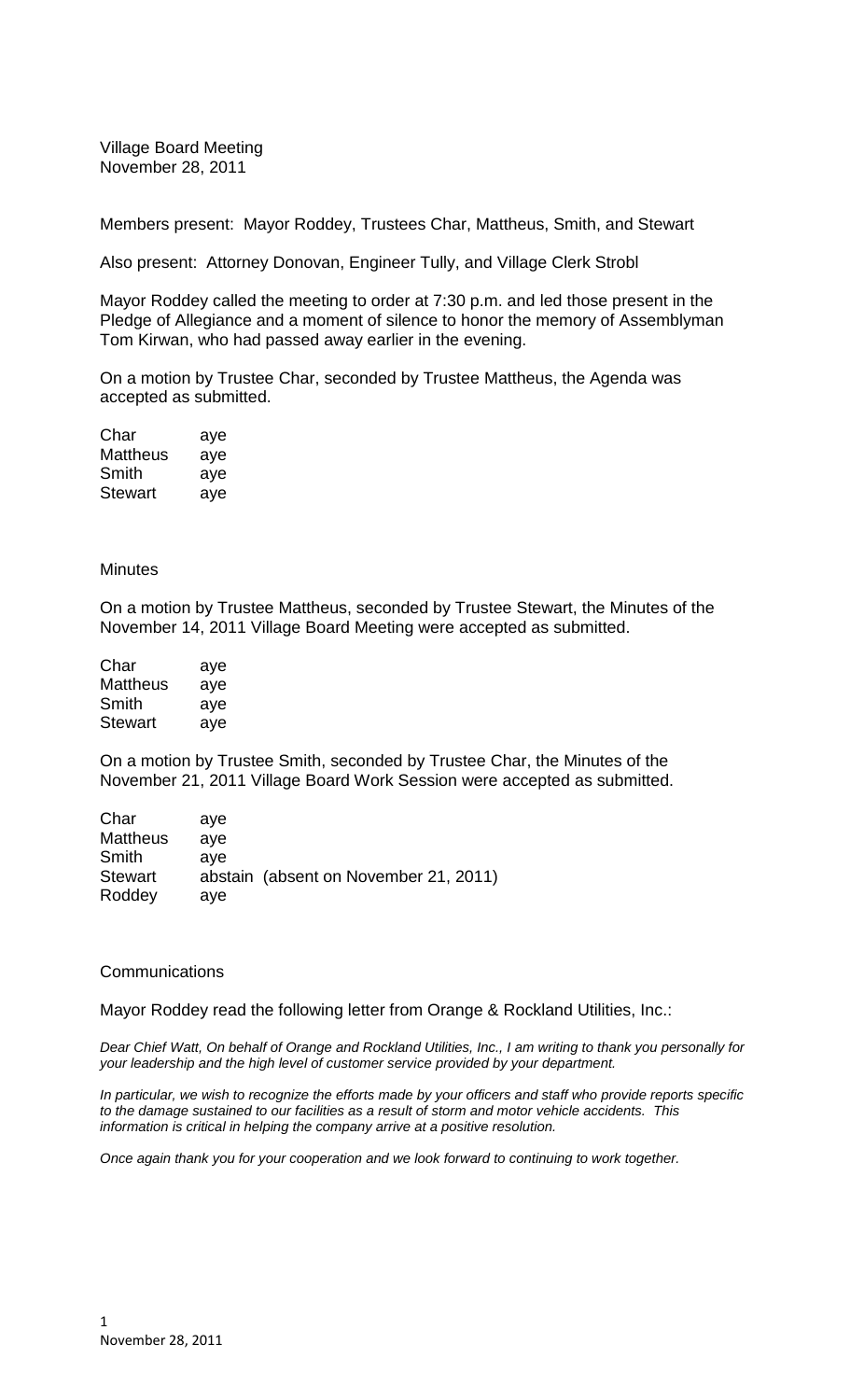Mayor Roddey read the following letter from Mattco Equities, Inc.:

*Re: Mike Nuzzolese and his water department*

*Dear Mayor, We manage the Briarwood House Apartments, 18 Craigville Rd., Goshen NY.*

*About two weeks ago we had a water emergency, Mike and his department were very helpful in resolving what could have been a critical problem. Sincerely, Milton Klein, agent.*

The Board reviewed a letter of retirement from Patrolman Anthony J. Pitt, noting that he will be missed, and wishing him well.

Mayor Roddey read a letter from the Commissioner of Motor Vehicles of the Governor's Traffic Safety Committee announcing an award of \$3,000 to the Village of Goshen to participate in the statewide "Child Passenger Safety" program.

Mayor Roddey read a letter from the Goshen Chamber of Commerce, outlining plans for the 16<sup>th</sup> annual "Discover Goshen Holiday Lighting Festival", to be held Saturday, December  $10^{th}$ , 2011 from 4:00 to 5:00 p.m.

On a motion by Trustee Char, seconded by Trustee Smith, the event was approved as presented.

| Char           | aye |
|----------------|-----|
| Mattheus       | aye |
| Smith          | aye |
| <b>Stewart</b> | aye |

Items of Business

On a motion by Trustee Stewart, seconded by Trustee Char, bills as examined by members of the Board were approved in accordance with Abstract 2011/2012 numbers 13 and 14, check numbers 2500 through 2610 in the amount of \$616,262.51.

| Char            | aye |
|-----------------|-----|
| <b>Mattheus</b> | aye |
| Smith           | aye |
| <b>Stewart</b>  | ave |

On a motion by Trustee Mattheus, seconded by Trustee Char, the Mayor is hereby authorized to sign a proposal from Lanc & Tully Engineering and Surveying, P.C. to perform an up-to-date topographic survey and mapping of Village of Goshen Tax Lot 117-1-1 and Town of Goshen Tax Lot 10-1-63. The fee for these services, as described in a proposal dated November 9, 2011, is \$5,200.00.

| Char           | aye |
|----------------|-----|
| Mattheus       | aye |
| Smith          | aye |
| <b>Stewart</b> | aye |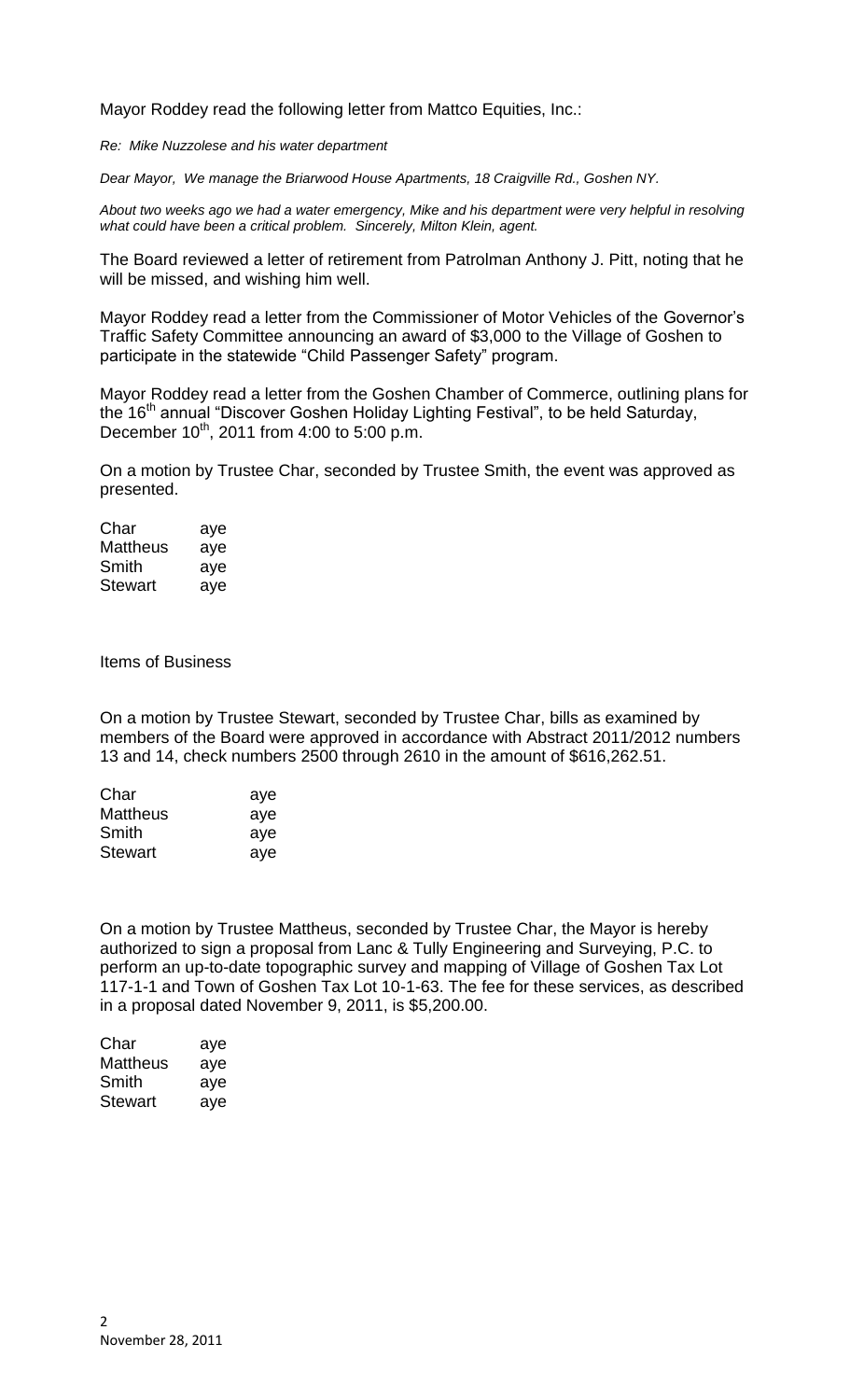On a motion by Trustee Smith, seconded by Trustee Stewart, authorization is hereby granted for the return of 50 percent of the building permit application received from Donna McAleer on September 14, 2011. The return of \$273.40 is based on the withdrawal of the application following review of the proposed construction.

| Char     | aye |
|----------|-----|
| Mattheus | aye |
| Smith    | aye |
| Stewart  | aye |

On a motion by Trustee Mattheus, seconded by Trustee Char, the Village Board hereby resolves to hold a Public Hearing on December 12, 2011, at 7:30 p.m., for the consideration of adoption of Local Law # 4 of 2011: A Local Law amending Section 54- 6 of Article I of the Code of the Village of Goshen, entitled *impoundment, redemption of vehicles*.

| Char            | aye |
|-----------------|-----|
| <b>Mattheus</b> | aye |
| Smith           | aye |
| <b>Stewart</b>  | aye |

On a motion by Trustee Stewart, seconded by Trustee Mattheus, authorization is hereby given to Lanc & Tully Engineering and Surveying, P.C. to perform survey and engineering services for the development of a sewer line profile of the Canal Street sewer system (also known as the siphon) as part of the ongoing Infiltration and Inflow Study, at a cost not to exceed \$1,500.00.

| Char     | aye |
|----------|-----|
| Mattheus | aye |
| Smith    | aye |
| Stewart  | aye |

Mayor/Trustee Comments

Trustee Mattheus discussed the recently received DEC permit, which is a consolidation of all prior Village Water Supply Approvals and a new authorization for Crystal Run Village Wells #1 and #2. Discussion will be held at the next Work Session as the Board has 30 days to accept the permit.

Trustee Stewart gave the following DPW report: crews continue to pick up storm damage; the Fall leaf pick up has begun, leaves should be raked to the curb and kept separate from storm damage; crews installed a free 15 minute parking space in front of 100 Greenwich Ave; a "No Parking Any Time" sign was installed on the northeast side of Orange Avenue, 125 feet in either direction from the centerline of Parkway; and there will be free parking in the downtown area from November 25<sup>th</sup> through January 1<sup>st</sup>.

Trustee Char noted that the Village was recently awarded two safety awards from AAA of New York. The Village received a community traffic safety award for it's traffic safety efforts including the seat belt and speed enforcement programs. The Village also received a pedestrian safety award for 24 years without a pedestrian fatality.

On November  $14<sup>th</sup>$  the Village was awarded a grant of \$2,695 to schedule extra patrols to target speeding and aggressive driving. Special thanks to Ptl. Ryan Rich for writing the grant.